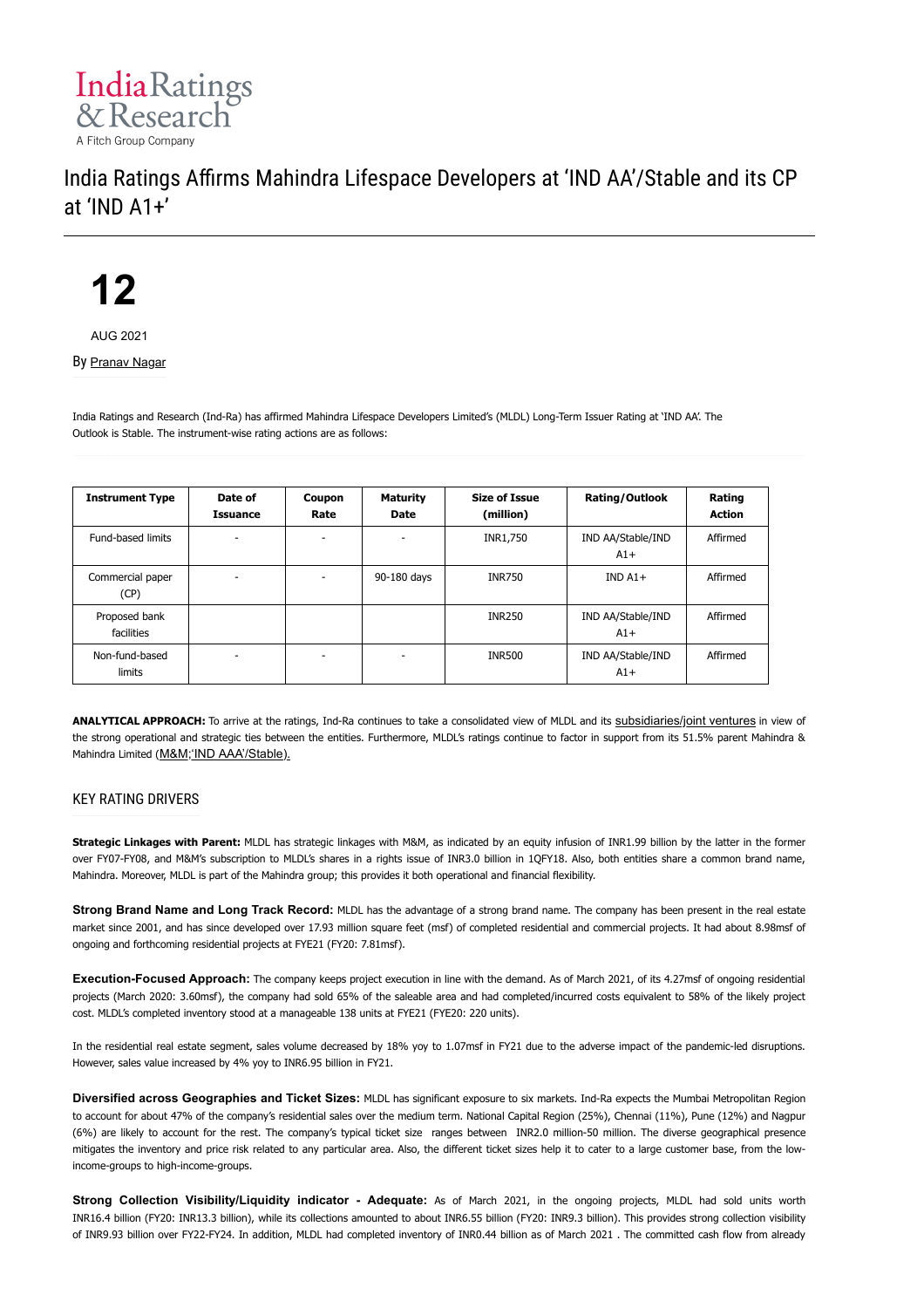sold units, along with the completed unsold inventory, available cash and cash equivalent of INR2.99 billion, available under the fund-based limits as of March 2021, provides the company with comfortable liquidity in the near-to-medium term to meet its construction cost in ongoing projects (INR9.26 billion as of March 2020) and current maturities of INR2.97 billion on a consolidated basis.

**Moderate Sales Performance/ Leverage:** In FY21, on a consolidated basis, MLDL's operating performance ratio (consolidated pre-sales/ net debt) was 101% (FY20: 101%), while its leverage (net debt/net working capital) was 31% (31%).

**Moderate Project Concentration:** Ind-Ra expects MLDL's top five projects to account for about 73% of the likely sales from ongoing and soon-to-belaunched projects. Some comfort is drawn from the company's strategy of executing its projects in phases.

**Moderate Standalone Financial Profile:** On a standalone basis, MLDL reported revenue of INR0.89 billion in FY21 (FY20: INR4.39 billion) and an EBITDA loss of INR1.06 billion (EBITDA loss of INR0.64 billion). The company recorded other income of INR0.46 billion in FY21 (FY20 INR0.80 billion), while its finance cost was INR0.036 billion (INR0.018 billion). At end-FY21, MLDL had net debt of INR0.03 billion (FY20: INR0.23 billion).

**Cyclicality and Regulatory Risk:** The Indian real estate industry is highly cyclical, with volatile cash flows. The real estate sector is also subject to multiple regulatory approvals; thus, the timely receipt of regulatory approval is critical for timely launches of new projects and future sales/collections. Ind-Ra believes that some key markets for MLDL, such as Delhi NCR and Mumbai Metropolitan Region, have high inventories.

# RATING SENSITIVITIES

**Negative:** The net debt/net working capital ratio exceeding 0.6x or the pre-sales/net debt ratio falling below 0.8x or the free cash flow turning negative (any or all on sustained basis), and any weakening of linkages with the parent may result in a downgrade.

# COMPANY PROFILE

MLDL was formed in 2001 through a merger of Gesco Corporation Limited and Mahindra Realty & Infrastructure Developers Limited. The company was renamed Mahindra Gesco Developers Limited in 2003 and then Mahindra Lifespace Developers Limited in 2007. MLDL primarily operates in project management and development activities and operations of commercial complexes.

#### **FINANCIAL SUMMARY**

| <b>Consolidated Financials (IND-AS)</b>                                | <b>FY21</b> | <b>FY20</b> |
|------------------------------------------------------------------------|-------------|-------------|
| Revenue (INR billion)                                                  | 1.66        | 6.10        |
| EBITDA* (INR billion)                                                  | $-0.93$     | $-0.57$     |
| Finance cost (INR billion)                                             | 0.11        | 0.08        |
| Net Financial leverage (x)                                             | <b>NA</b>   | <b>NA</b>   |
| Source: Annual report, Ind-Ra<br>*EBITDA does not include other income |             |             |

# RATING HISTORY

| <b>Instrument Type</b>   | <b>Current Rating/Outlook</b> |                              |                       | <b>Historical Rating/Outlook</b> |                       |                                      |                                      |
|--------------------------|-------------------------------|------------------------------|-----------------------|----------------------------------|-----------------------|--------------------------------------|--------------------------------------|
|                          | <b>Rating Type</b>            | Rated<br>Limits<br>(million) | Rating                | <b>13 August 2020</b>            | 28 February 2020      | 31<br><b>December</b><br>2018        | 21<br><b>September</b><br>2018       |
| Issuer rating            | Long-term                     |                              | IND AA/Stable         | IND AA/Stable                    | IND AA/Stable         | IND AA/Stable                        | IND AA/Stable                        |
| Fund-based limits        | Long-/short-term              | INR1,750                     | IND AA/Stable/IND A1+ | IND AA/Stable/IND A1+            | IND AA/Stable/IND A1+ | <b>IND</b><br>AA/Stable/IND<br>$A1+$ | <b>IND</b><br>AA/Stable/IND<br>$A1+$ |
| Non-fund-based limits    | Long-/short-term              | <b>INR500</b>                | IND AA/Stable/IND A1+ | IND AA/Stable/IND A1+            | IND AA/Stable/IND A1+ | <b>IND</b><br>AA/Stable/IND<br>$A1+$ | <b>IND</b><br>AA/Stable/IND<br>$A1+$ |
| <b>CP</b>                | Short-term                    | <b>INR750</b>                | $INDA1+$              | $INDA1+$                         | $INDA1+$              | $INDA1+$                             | $INDA1+$                             |
| Proposed Bank Facilities | Long /Short-term              | <b>INR250</b>                | IND AA/Stable/IND A1+ | IND AA/Stable/IND A1+            | <b>NA</b>             | <b>NA</b>                            | <b>NA</b>                            |

# COMPLEXITY LEVEL OF INSTRUMENTS

| Instrument Type       | Complexity Indicator |
|-----------------------|----------------------|
| Fund based limits     | Low                  |
| Non-fund-based limits | Low                  |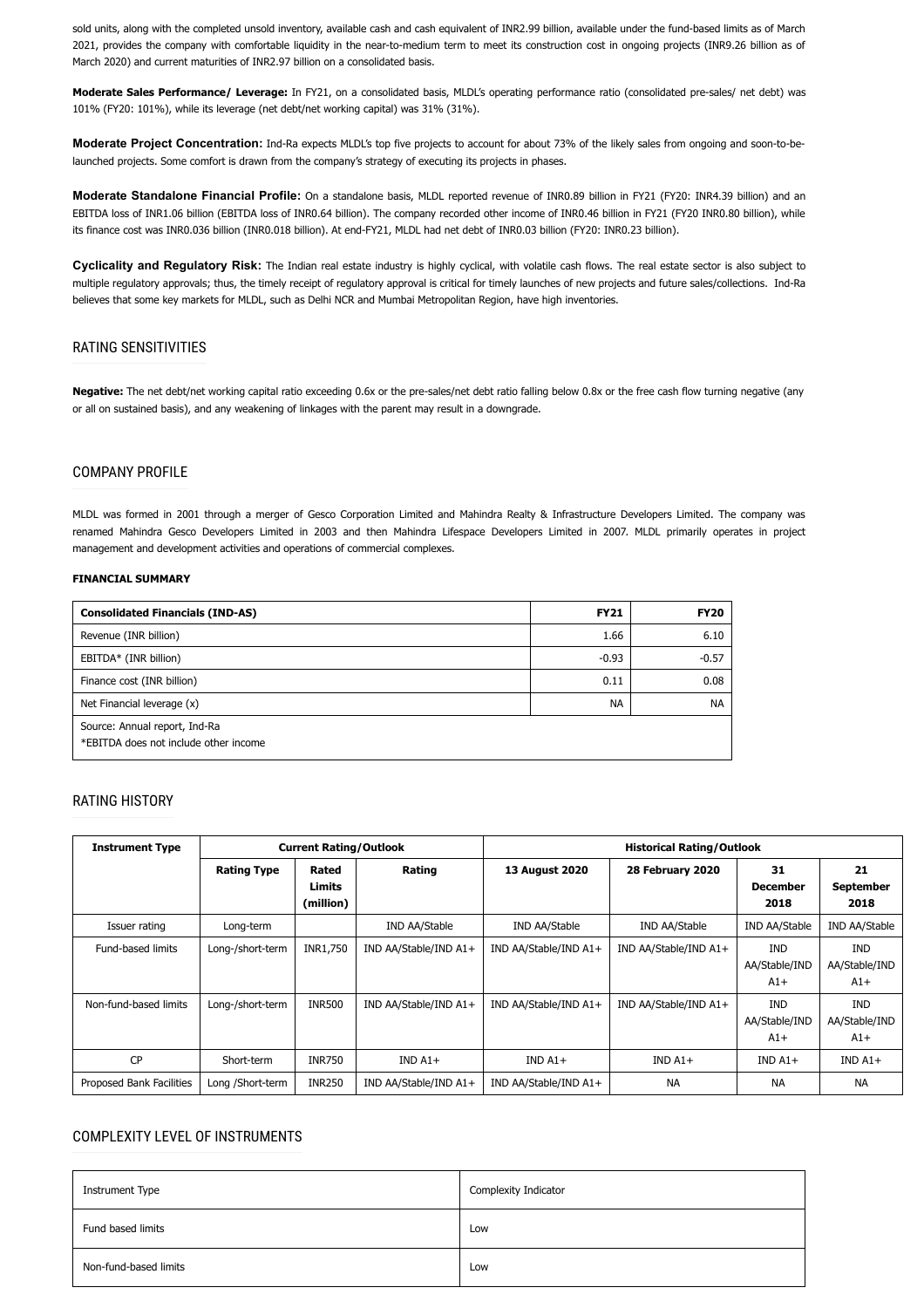For details on the complexity levels of the instruments, please visit [https://www.indiaratings.co.in/complexity-indicators.](https://www.indiaratings.co.in/complexity-indicators)

# SOLICITATION DISCLOSURES

Additional information is available at www.indiaratings.co.in. The ratings above were solicited by, or on behalf of, the issuer, and therefore, India Ratings has been compensated for the provision of the ratings.

Ratings are not a recommendation or suggestion, directly or indirectly, to you or any other person, to buy, sell, make or hold any investment, loan or security or to undertake any investment strategy with respect to any investment, loan or security or any issuer.

#### ABOUT INDIA RATINGS AND RESEARCH

**About India Ratings and Research:** India Ratings and Research (Ind-Ra) is India's most respected credit rating agency committed to providing India's credit markets accurate, timely and prospective credit opinions. Built on a foundation of independent thinking, rigorous analytics, and an open and balanced approach towards credit research, Ind-Ra has grown rapidly during the past decade, gaining significant market presence in India's fixed income market.

Ind-Ra currently maintains coverage of corporate issuers, financial institutions (including banks and insurance companies), finance and leasing companies, managed funds, urban local bodies and project finance companies.

Headquartered in Mumbai, Ind-Ra has seven branch offices located in Ahmedabad, Bengaluru, Chennai, Delhi, Hyderabad, Kolkata and Pune. Ind-Ra is recognised by the Securities and Exchange Board of India, the Reserve Bank of India and National Housing Bank.

India Ratings is a 100% owned subsidiary of the Fitch Group.

For more information, visit [www.indiaratings.co.in](http://www.indiaratings.co.in/).

#### DISCLAIMER

ALL CREDIT RATINGS ASSIGNED BY INDIA RATINGS ARE SUBJECT TO CERTAIN LIMITATIONS AND DISCLAIMERS. PLEASE READ THESE LIMITATIONS AND DISCLAIMERS BY FOLLOWING THIS LINK: [HTTPS://WWW.INDIARATINGS.CO.IN/RATING-DEFINITIONS.](https://www.indiaratings.co.in/rating-definitions) IN ADDITION, RATING DEFINITIONS AND THE TERMS OF USE OF SUCH RATINGS ARE AVAILABLE ON THE AGENCY'S PUBLIC WEBSITE [WWW.INDIARATINGS.CO.IN.](http://www.indiaratings.co.in/) PUBLISHED RATINGS, CRITERIA, AND METHODOLOGIES ARE AVAILABLE FROM THIS SITE AT ALL TIMES. INDIA RATINGS' CODE OF CONDUCT, CONFIDENTIALITY, CONFLICTS OF INTEREST, AFFILIATE FIREWALL, COMPLIANCE, AND OTHER RELEVANT POLICIES AND PROCEDURES ARE ALSO AVAILABLE FROM THE CODE OF CONDUCT SECTION OF THIS SITE.

## Applicable Criteria

[Corporate Rating Methodology](https://www.indiaratings.co.in/Uploads/CriteriaReport/CorporateRatingMethodology.pdf) [Parent and Subsidiary Rating Linkage](https://www.indiaratings.co.in/Uploads/CriteriaReport/Parent%20and%20Subsidiary%20Linkage%20Criteria.pdf) [Short-Term Ratings Criteria for Non-Financial Corporates](https://www.indiaratings.co.in/Uploads/CriteriaReport/Short%20Term%20Rating%20Criteria.pdf)

#### Analyst Names

#### Primary Analyst

## **Pranav Nagar**

Senior Analyst India Ratings and Research Pvt Ltd Wockhardt Towers, 4th Floor, West Wing, Bandra Kurla Complex, Bandra East,Mumbai - 400051 9619814503

**Secondary Analyst** 

# **Abhishek Shukla**

Associate Director +91 40 67661914